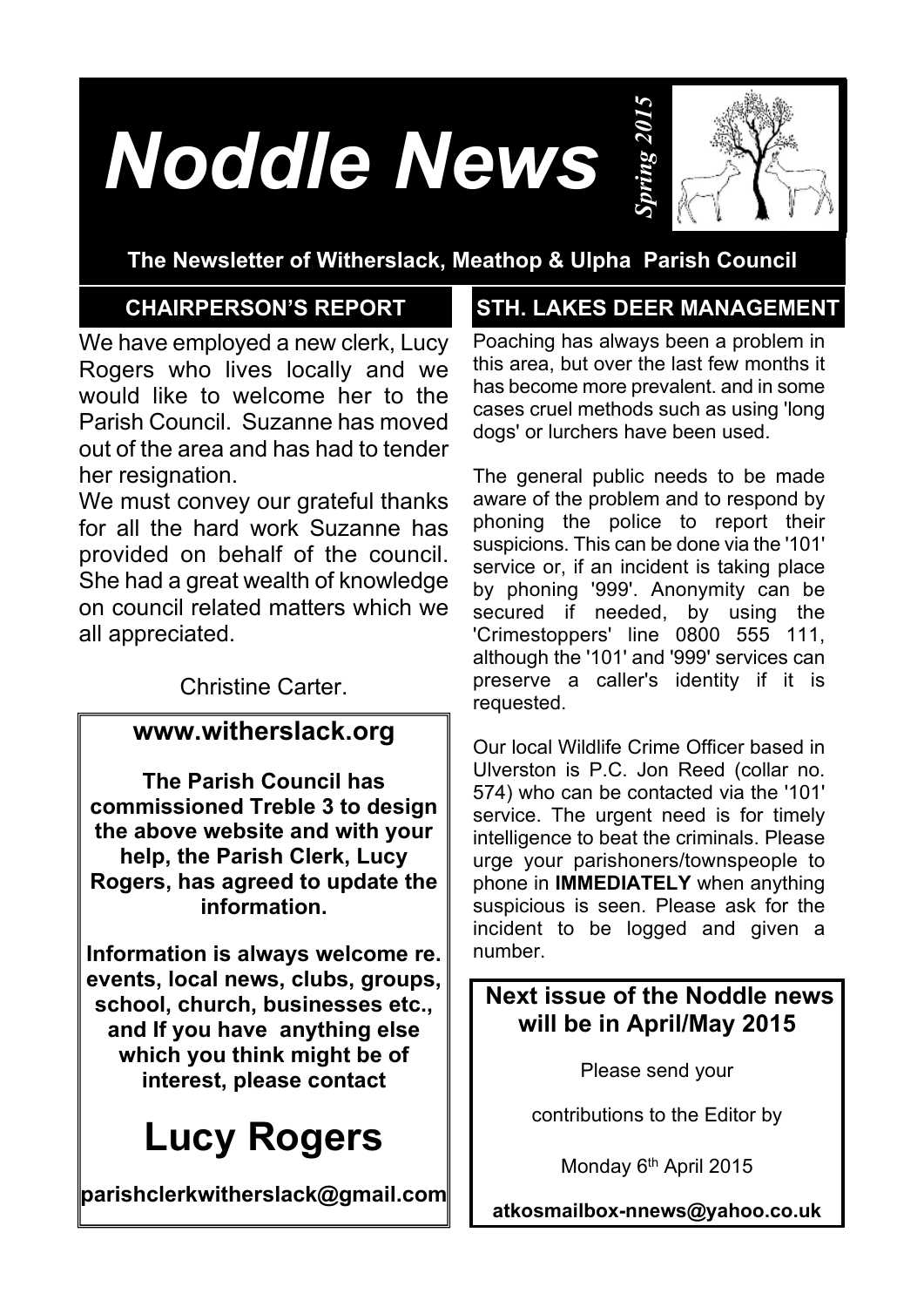# **ST PAUL'S CHURCH**

The life of our local church continues on. Although we have lost a few congregation members over recent years through death, or folk moving away, it is particularly pleasing that at the same time we have also welcomed many new people who have moved into Witherslack and who are now keen<br>and active members of our active members of our congregation and local community.

This is all helping to strengthen our sense of community in Witherslack and we do want to underline how much we welcome anyone who might want to come along to church and see what it's really like.

We don't have two heads and are quite normal and friendly people. That sense of the numinous and the spiritual is something that does enhance the rest of our lives and so we find that being part of the life of the church does make everything else seem a bit better than if we weren't.

Thank you to those who made Christmas, as ever, so special in our lovely church and we look forward to 2015 with hope and courage in these challenging times.

Do continue to check out our church website:

www.crosthwaiteandlyth.co.uk/stpauls

Do feel free to contact me at any time for a friendly chat: Rev. Michael Woodcock, The Vicarage, Crosthwaite. LA8 8HX. 015395 68276. email: mich@elwoodcock.com

### **PLEASE SUPPORT** *YOUR* **LOCAL COMMUNITY SHOP**

The shop has, during the past year, forged very successful links with Witherslack Hall School students. A group of Food Technology students at the school, has established a business enterprise that has involved supplying the shop with incredibly good cakes. They have also recently been supplying the shop with ready made meals lasagne, curry, cottage pie, soup etc. All of this produce has proved to be a huge hit with customers.

May we encourage you to make shopping easier for yourself by ordering specific produce that you would like set aside on any day of your choice. Simply tell the volunteer on duty which fruit or vegetables, dairy produce, meats or pies, breads and buns from the bakery you want and when you would like to collect them.

### **Tel : 015395 52188**

#### **OPENING HOURS**

Mon to Thurs

7.45am until 6.30pm

Friday

7.45am until 6.00pm

Saturday

9am until 1pm

Closed Wednesday afternoons and Sunday.

#### *VOLUNEERS ARE ALWAYS NEEDED*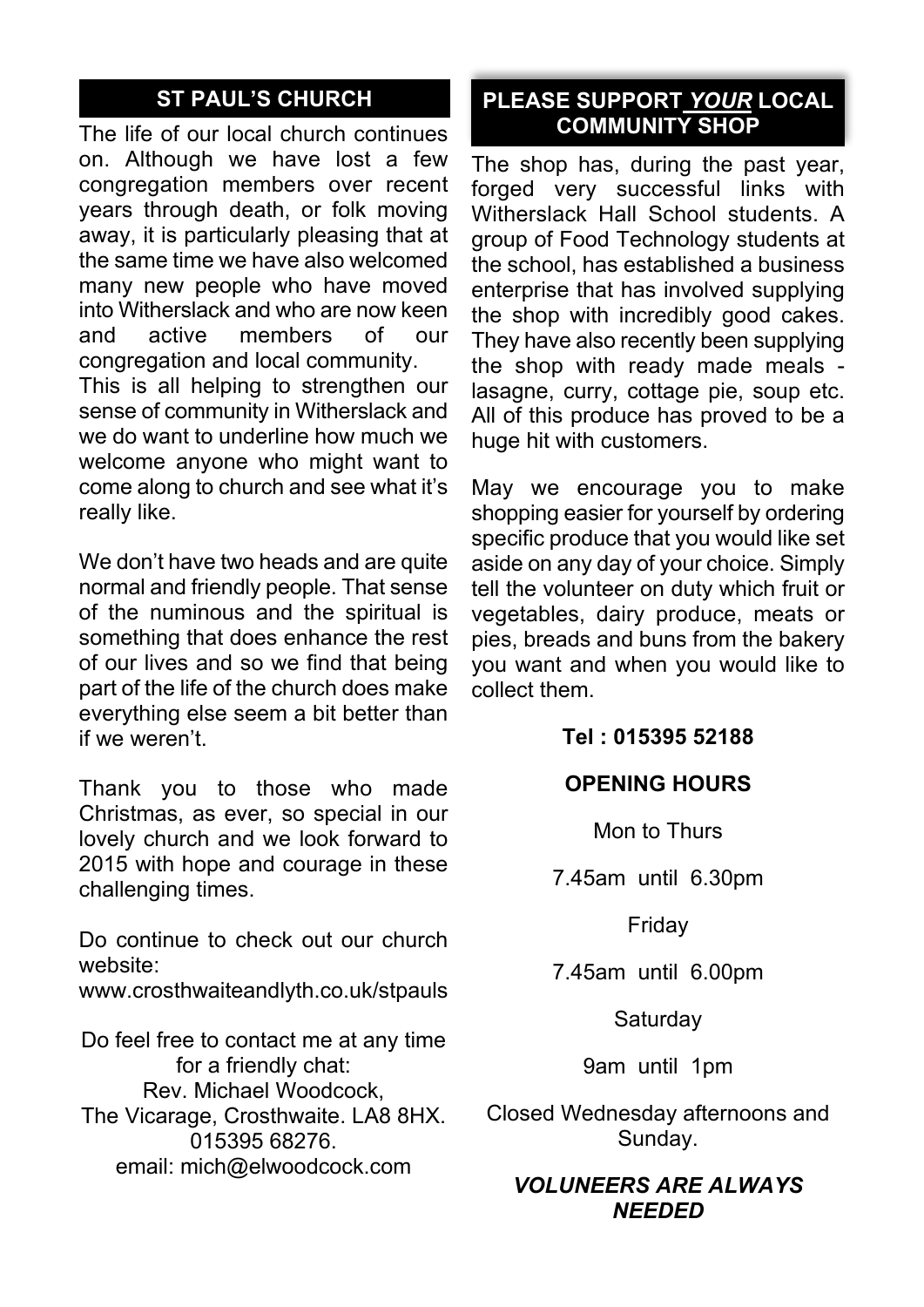### **W I**

Our meetings take place in the Parish Hall at 7.30pm every second Tuesday of the month.

**January**:- William Plumtre A year with a National Treasure

> **February**:- Annie Rose Heavy Horse - The Story

**March**:- Miss Edith Farrer & Miss Freda Addison - The Leeds Children's Holiday Camp Silverdale

> **April:**- Andy Lowe Lakeland Churches

> > Enquiries to

### **Mrs Pauline Hodgson**

#### **015395 52302**

### **THE PARISH HALL**

2014 was another busy year fundraising for our Parish Hall, if you are having a spring sort out please think of our jumble sale! Donations very welcome.

**Look out for the posters**

**March 21st Jumble Sale**

### **10am to Midday in the parish hall**

# **PARENT AND TODDLER GROUP**

The group meets every Tuesday in the Parish Hall from

**10 am to midday.**

**For more information contact**

**Helen 015395 52953**

# **MONKEY BUSINESS**

A great way for our youths to socialise and take part in activities in the village or further afield.

Meets alternate Fridays during term time, from 7-9 in the Parish Hall.

For more information please contact

### **Steph 52186**

# **SHORT MAT BOWLING CLUB**

New members are always welcome.

Come along and have a go on Wednesday evenings 7.15 - 10.00 pm in Witherslack Parish Hall.

**Equipment and a free trial included**.

**Contact Ann: 52313 or Danny: 52202**

#### **STUDENT GRANTS 2015**

**If you are eligible, here is an opportunity to seek further financial support for your chosen study.**

This is a local charity that provides small grants to Sixth Form, College and University Students.

To qualify the students need to have lived in one of the following Civil Parishes for at least 2 years: Burton in Kendal, Dalton, Holme, Preston Patrick, the Hamlet of Holmescales, Beetham, Meathop, Ulpha, Witherslack or Arnside.

If you require any further information about the Foundation please do not hesitate to ring Allison Cummings on: **01524 782331 or 07717791405**